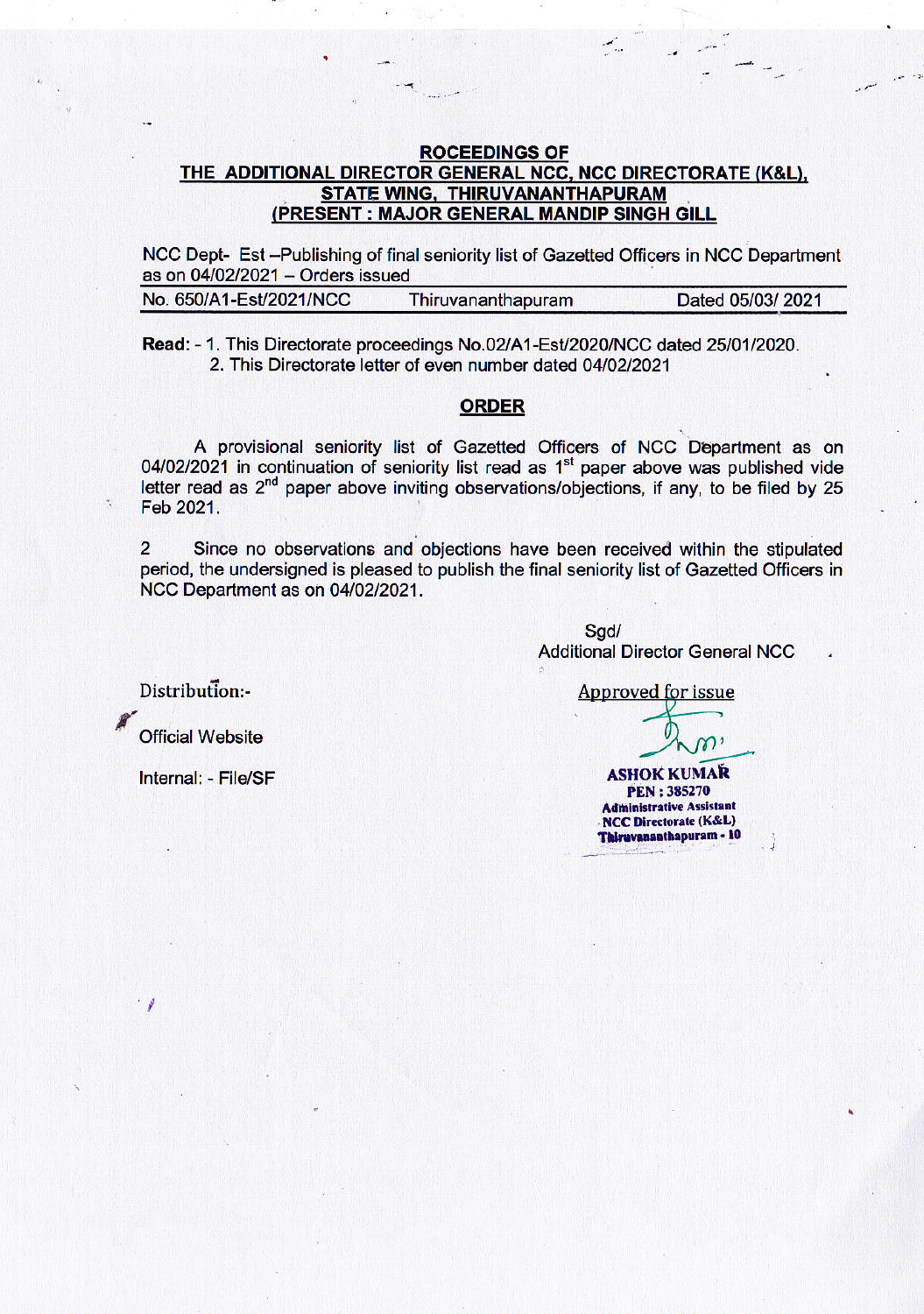| <b>PUBLICITY-CUM-LIAISON OFFICER</b> |                            |                                      |            |                                      |                         |                    |                                               |                      |                     |                  |  |
|--------------------------------------|----------------------------|--------------------------------------|------------|--------------------------------------|-------------------------|--------------------|-----------------------------------------------|----------------------|---------------------|------------------|--|
| SI.<br><b>No</b>                     | <b>Name</b>                | Educati<br>onal<br>qualifi<br>cation | <b>PEN</b> | <b>Departmental</b><br>qualification | Date of<br><b>Birth</b> | Date of<br>joining | Date of<br>regular Appt<br>in present<br>post | Date of<br>retiremen | <b>Present Unit</b> | <b>Rmks</b>      |  |
|                                      | <sup>1</sup> Sri K Manilal | МA                                   |            | 396247 MOP, AT (L&H)                 | 20.04.65                | 07.07.93           | 11.10.11                                      | 30.04.21             | <b>NCC Dte</b>      | LPR wef 01.01.21 |  |
|                                      | 2 Smt.Shani SJ             | MSc                                  |            | 488055 MOP, AT (L&H)                 | 29.05.66                | 02.05.97           | 04.01.21(A/N) 31.05.22                        |                      | <b>NCC Dte</b>      |                  |  |
|                                      |                            |                                      |            | <b>ADMINISTRATIVE ASSISTANT</b>      |                         |                    |                                               |                      |                     |                  |  |
|                                      | 1 Sri.Ashok Kumar          | <b>SSLC</b>                          |            | 385270 MOP AT (L&H)                  | 31.05.66 20.02.97       |                    | $04.01.21(A/N)$ 31.05.22                      |                      | NCC Dte             |                  |  |
|                                      |                            |                                      |            | <b>ACCOUNTS OFFICER</b>              |                         |                    |                                               |                      |                     |                  |  |
|                                      | 1 Sri.Aji CK               | <b>SSLC</b>                          |            | 384876 MOP AT (L&H)                  | 28.05.74                | 13.06.01           | 04.01.21(A/N) 31.05.30                        |                      | <b>NCC Dte</b>      |                  |  |

## **FINAL SENIORITY LIST OF GAZETTED OFFICERS OF NCC DEPARTMENT AS ON 04 FEB 2021**

 $\alpha$ 

Contd--2